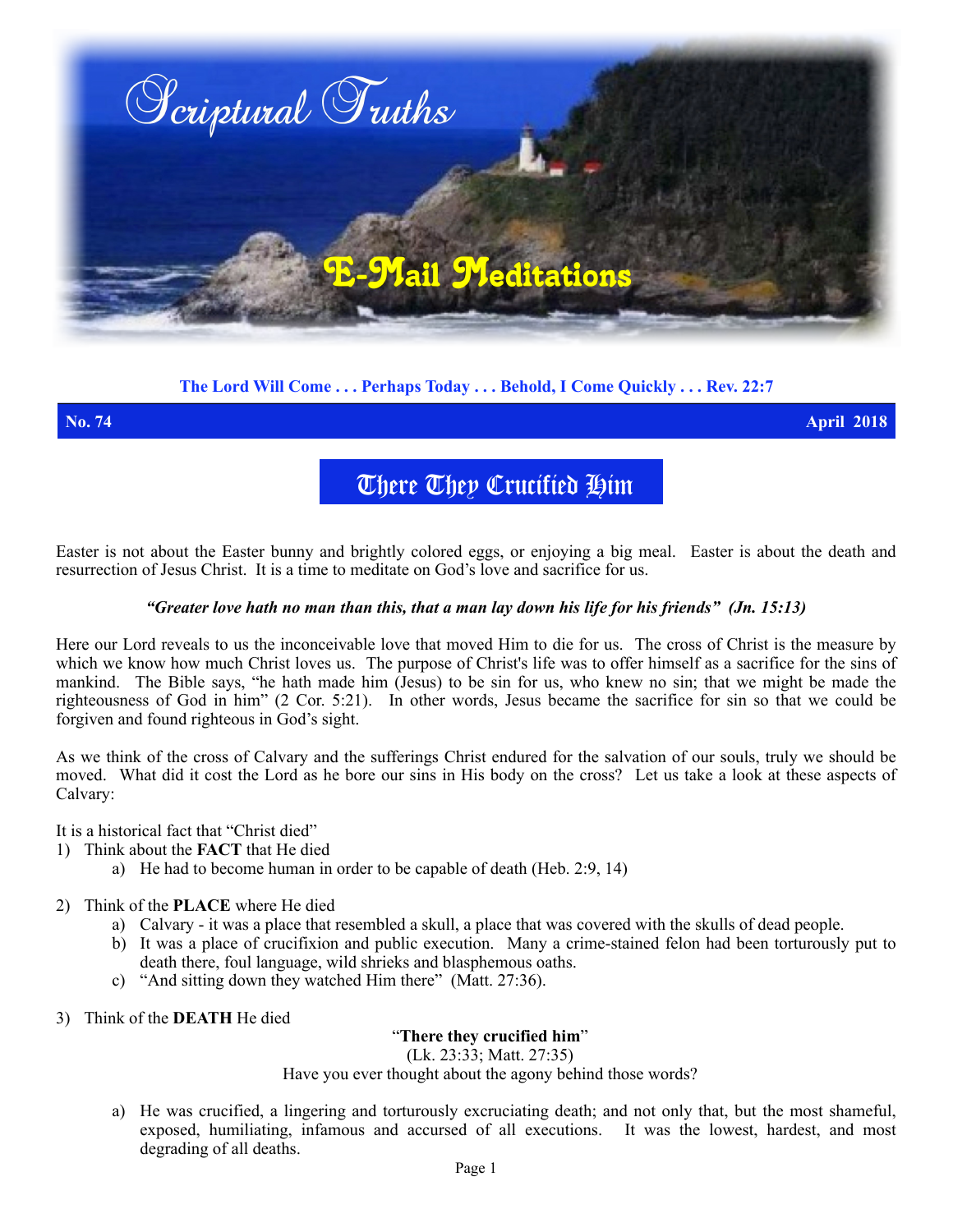- b) They mocked Him. They took His garments off Him and put on Him a scarlet robe identifying and pretending it to be a special robe fit for a King. A king has a crown so they "platted a crown of thorns, and put it upon His head". A king has a sceptre, so they put "a reed in His right hand", and then, "they bowed the knee before Him, saying, Hail, King of the Jews!" (Matt. 27:28-29).
- c) What they didn't realize is He is the "King of Kings and Lord of Lords" (Rev. 19:16) and that one day they will bow down before Him and acknowledge that word "LORD".

### 4) Think of with **WHOM** He died

- a) It was not with a group of noble martyrs giving themselves for a lofty cause, it was between two criminals, two gangsters, murderers.
- b) There He was, propped up between the two, as though worse than either of them suspended between earth and heaven.

#### 5) Think of the **WAY** He died

- a) Although He had been betrayed, unjustly condemned, brutally whipped, mocked and nailed in agony, without one single crime that could be laid against Him, His first cry was, "Father, forgive them; for they know not what they do" (Lk. 23:34) .
- b) Even the Pharisees confessed when they had nailed Him to the cross, "He saved others . . ." (Mk. 15:31).

#### 6) Think of the **PURCHASE**

a) As the Lord breathed his last breath he cried out, "It is finished" (Jn. 19:30) (the word in the original means "DONE", a word of victory). In His death salvation and redemption had been secured for all those who place their faith and trust in Him. There on the cross of Calvary God's son satisfied the demands of God's justice for sin. He paid the debt that He did not owe and I owed the debt that I could not pay. Thank God He took the place of the guilty before the judgement bar of God and He secured redemption for His blood bought people. We are "not redeemed with corruptible things, as silver and gold . . . but with the precious blood of Christ" (1 Pet. 1:18, 19). He bore our sins, that is the purchase, He bought you and me at Calvary.

God's son had to die for you and me, he bore our sins in his own body on the tree, for he had made him to be sin for us who knew no sin (2 Cor. 5:21). There at the cross of Calvary hung heaven's greatest treasure, and there on the cross of Calvary was history's greatest transaction, for He bought my soul through His blood at Calvary, and they crucified Him for you and me.

We human beings are born to live BUT Christ was born to die. His death on Calvary was the supreme purpose of His birth at Bethlehem. "Christ Jesus came into the world to save sinners" (1 Tim. 1:15).

### 7) Think of Christ as **CONQUEROR**

a) Death could not hold Christ. He rose from the dead, and later God took Him to glory. The tomb is empty, and the throne is occupied! Let us rejoice that we serve the risen, conquering Saviour.

Easter is a season of great gladness for those who know Christ, but for those who are without "the light of the knowledge of God's glory" (2 Cor. 4:6), there is nothing to rejoice over.

Jesus left us with the great hope and certainty that He is going to return to bring a new heaven and a new earth (Rev. 21:1) where, we are told, there will be no more sorrow, trouble, or death for those who have believed and followed Him (Rev. 21:4). There will be trouble, sorrow, and suffering for those who have neglected or rejected Him (Rev. 21:8).

As Christians, our great task is to obey the command to tell the whole world about Christ crucified, buried, yet risen again. My prayer for you during this season of the year, when we meditate on our Savior's great sacrifice for us on the cross, is that you will be filled with great peace and hope, because "He is risen!"

> The head that once was crowned with thorns Is crowned with glory now; A royal diadem adorns The mighty Victor's brow.

The highest place that heaven affords Is His by sovereign right, The King of kings and Lord of lords, And heaven's eternal light.